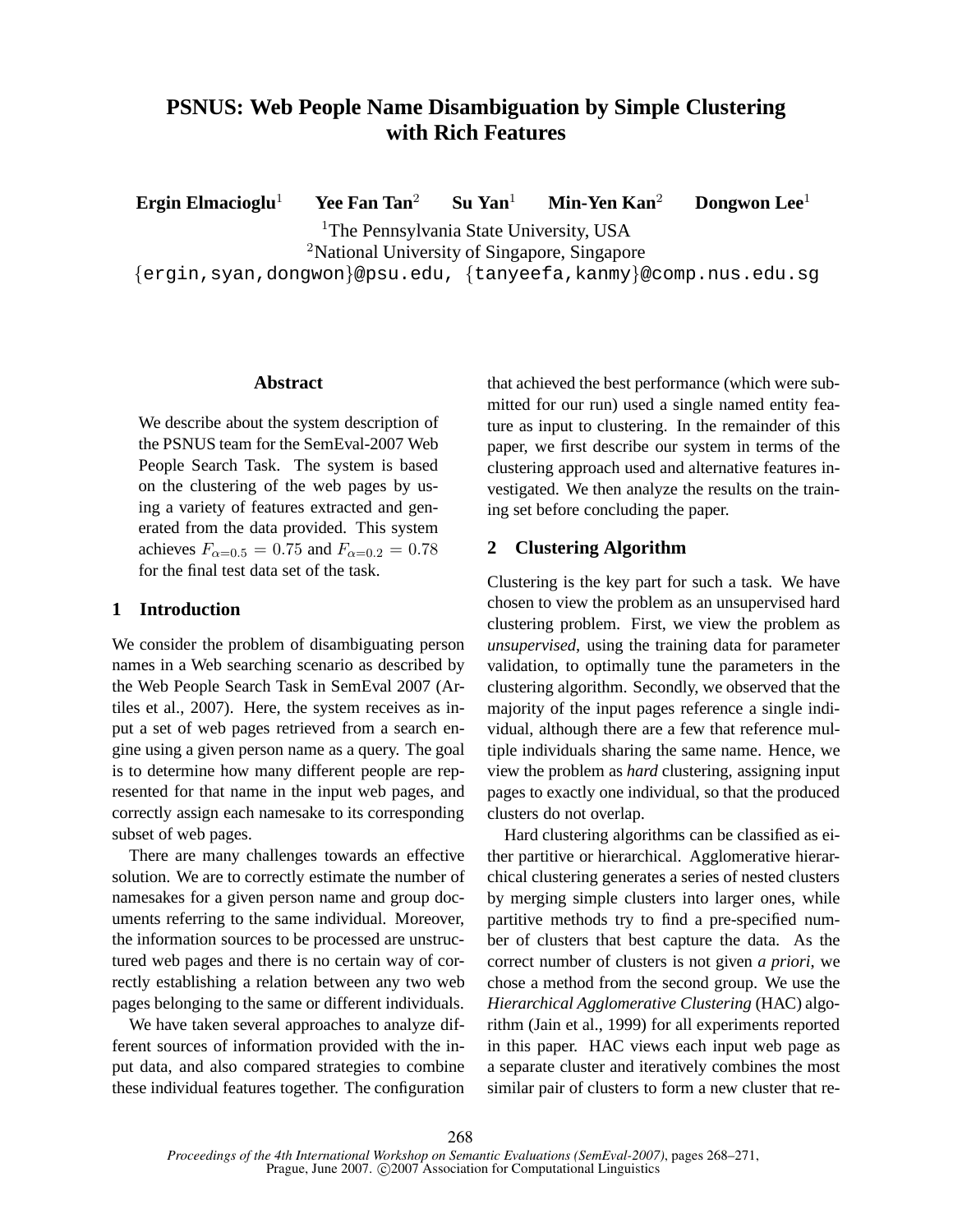places the pair.

#### **3 Features**

As input to the clustering, we consider several different representations of the input documents. Each representation views the input web pages as a vector of features. HAC then computes the cosine similarity between the feature vectors for each pair of clusters to determine which clusters to merge. We now review the inventory of features studied in our work.

**Tokens (T).** Identical to the task baseline by (Artiles et al., 2005), we stemmed the words in the web pages using the Porter stemmer (Porter, 1980), to conflate semantically similar English words with the stem. Each stemmed word is considered to be a feature and weighted by its Term Frequency  $\times$  Inverse Document Frequency (TF×IDF).

**Named Entities (NE).** We extract the named entities from the web pages using the Stanford Named Entity Recognizer (Finkel et al., 2005). This tagger identifies and labels names of places, organizations and people in the input. Each named entity token is treated as a separate feature, again weighted by  $TF\times IDF$ . We do not perform stemming for NE features.

We also consider a more target-centric form of the NE feature, motivated by the observation that person names can be differentiated using their middle names or titles. We first discard all named entities that do not contain any token of the search target, and then discard any token from the remaining named entities that appears in the search target. The remaining tokens are then used as features, and weighted by their  $TF \times IDF$ . For example, for the search target "Edward Fox", the features generated from the name "Edward Charles Morrice Fox" are "Charles" and "Morrice". We call this variation NE targeted (NE-T).

**Hostnames and domains (H and D).** If two web pages have links pointing to the exact same URL, then there is a good chance that these two web pages refer the same person. However, we find such exact matches of URLs are rare, so we relax the condition and consider their hostnames or domain names instead. For example, the URL http://portal.acm.org/guide.cfm has hostname portal.acm.org and domain name acm.org.

As such, for each web page, we can extract the list of hostnames from the links in this page.

We observe that some host/domain names serve as more discriminative evidence than others (e.g., a link to a university homepage is more telling than a link to the list of publications page of Google Scholar when disambiguating computer science scholars). To model this, we weight each host/domain name by its IDF. Note that we do not use TF as web pages often contain multiple internal links in the form of menus or navigation bars. Using IDF and cosine similarity has been proven effective for disambiguating bibliographic citation records sharing a common author name (Tan et al., 2006).

We also considered a variant where we include the URL of the input web page itself as a "link". We tried this variation only with hostnames, calling this Host with Self URL (H-S).

Page URLs (U). Uniform resource locations (URLs) themselves contain a rich amount of information. For example, the URL http://www.cs.ualberta.ca/"lindek/ itself suggests a home page of "lindek" in the Computer Science department, University of Alberta, Canada.

We used the MeURLin system (Kan and Nguyen Thi, 2005) to segment the URL of each web page into tokens as well as to generate additional features. These features include (a) segmentation of tokens such as "www.allposters.com" to "www", "all", "posters" and "com"; (b) the parts in the URL where the tokens occur, e.g., protocol, domain name, and directory paths; (c) length of the tokens; (d) orthographic features; (e) sequential  $n$ -grams; and (f) sequential bigrams. As each of these features can be seen as a "token", the output of the MeURLin segmenter for a web page can be seen as a "document", and hence it is possible to compute the TF×IDF cosine similarity between two such documents.

#### **3.1 Feature Combination**

The features described above represent largely orthogonal sources of information in the input: input content, hyperlinks, and source location. We hypothesize that by combining these different features we can obtain better performance. To combine these features for use with HAC, we consider simply concatenating individual feature vectors together to cre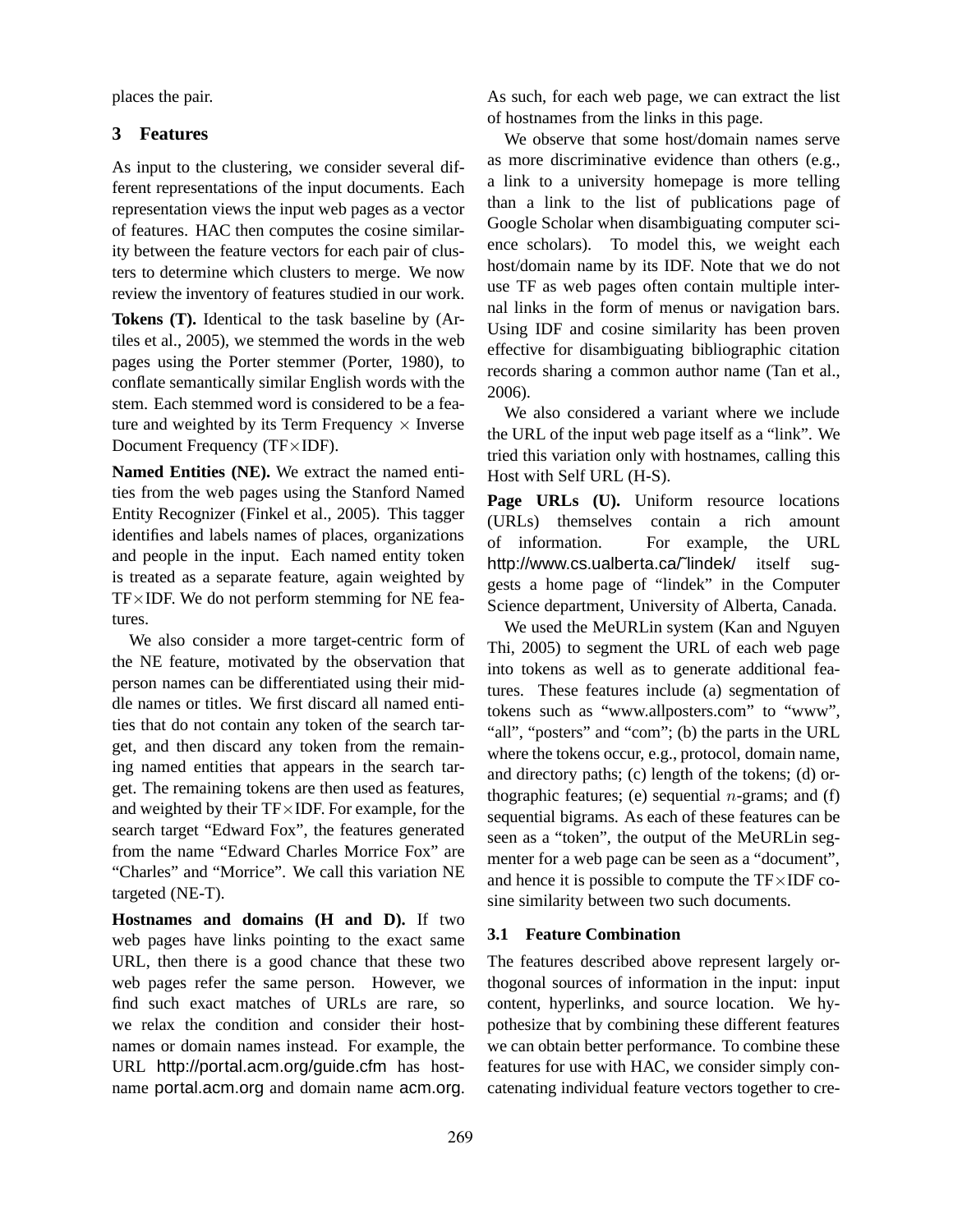ate a single feature vector, and compute cosine similarity. We used this method in two configurations: namely,  $(T + NE + H-S)$ ,  $(T + D + NE + NE-T + U)$ .

We also tried using the maximum and average component-wise similarities of individual features. (*max*(NE, H-S)) uses the maximum value of the Named Entity and Host with Self features. For the (*avg*(T, H-S)) and (*avg*(T, D, NE, NE-T, U)) runs, we compute the average similarity over the two and five sets of individual features, respectively.

#### **4 Results**

We present the clustering performances of the various methods in our system based on the different features that we extracted. Each experiment uses HAC with single linkage clustering. Since the number of clusters is not known, when to terminate the agglomeration process is a crucial point and significantly affects the quality of the clustering result. We empirically determine the best similarity thresholds to be 0.1 and 0.2 for all the experiments on the three different data sets provided. We found that larger values for these data sets do not allow the HAC algorithm to create enough clustering hierarchy by causing it to terminate early, and therefore result in many small clusters increasing purity but dramatically suffering from inverse purity performance.

Table 1 shows the results of our experiments on the training data sets (ECDL, Wikipedia and Census). Two different evaluation measures are reported as described by the task:  $F_{\alpha=0.5}$  is a harmonic mean of purity and inverse purity of the clustering result, and  $F_{\alpha=0.2}$  is a version of F that gives more importance to inverse purity (Artiles et al., 2007).

Among the individual features, Tokens and Named Entity features consistently show close to best performance for all training data sets. In most cases, NE is better than Tokens because some web pages contain lots of irrelevant text for this task (e.g., headers and footers, menus etc). Also, we found that the NEs have far more discriminative power than most other tokens in determining similarity between web pages. The NE variation, NE targeted, performs worse among the token based methods. Although NE targeted aims for highly precise disambiguation, it seems that it throws away too much information so that inverse purity is very much reduced. The other NEs, such as locations and organizations are also very helpful for this task. For example, the organization may indicate the affiliation of a particular name. This explains the superiority of NE over NE targeted for all three data sets.

Among the link based features, Domain gives better performance over Host as it leads to better inverse purity. The reason is that there are usually many pages on different hosts from a single domain for a given name (e.g., the web pages belonging to a researcher from university domain). This greatly helps in resolving the name while results in a slight drop in purity. Using a web page's URL itself in the features Host+Self and Domain+Self shows a larger increase in inverse purity at a smaller decrease in purity, hence these have improved F-measure in comparison to Domain and Host. Not surprisingly, these link based features perform very well for the ECDL data set, compared to the other two. A significant portion of the people in the ECDL data set are most likely present-day computer scientists, likely having extensive an web presence, which makes the task much easier. Although the other two data sets may have popular people with many web pages, their web presence are usually created by others and often scatter across many domains with little hyperlinkage between them. This explains why our link based methods are not very effective for such data sets.

Our final individual feature URL performs worst among all. Although highly precise, its resulting inverse purity is poor. While the features generated by MeURLin do improve the performance over pure host name and domain on the page URLs, its incorporation in a richer feature set does not lead to better results, as the other features which have richer information to process.

Each of the individual features has different degree of discriminative power in many different cases. By combining them, we expect to get better performance than individually. However, we do not obtain significant improvement in any of the data sets. Furthermore, in the Census data set, the combined features fail to outperform the individual NE and Tokens features. The relatively poor performance of the remaining features also degrades the performance of Tokens and NE when combined.

Considering the performances using the harmonic mean, we do not see any clear winner in all of three